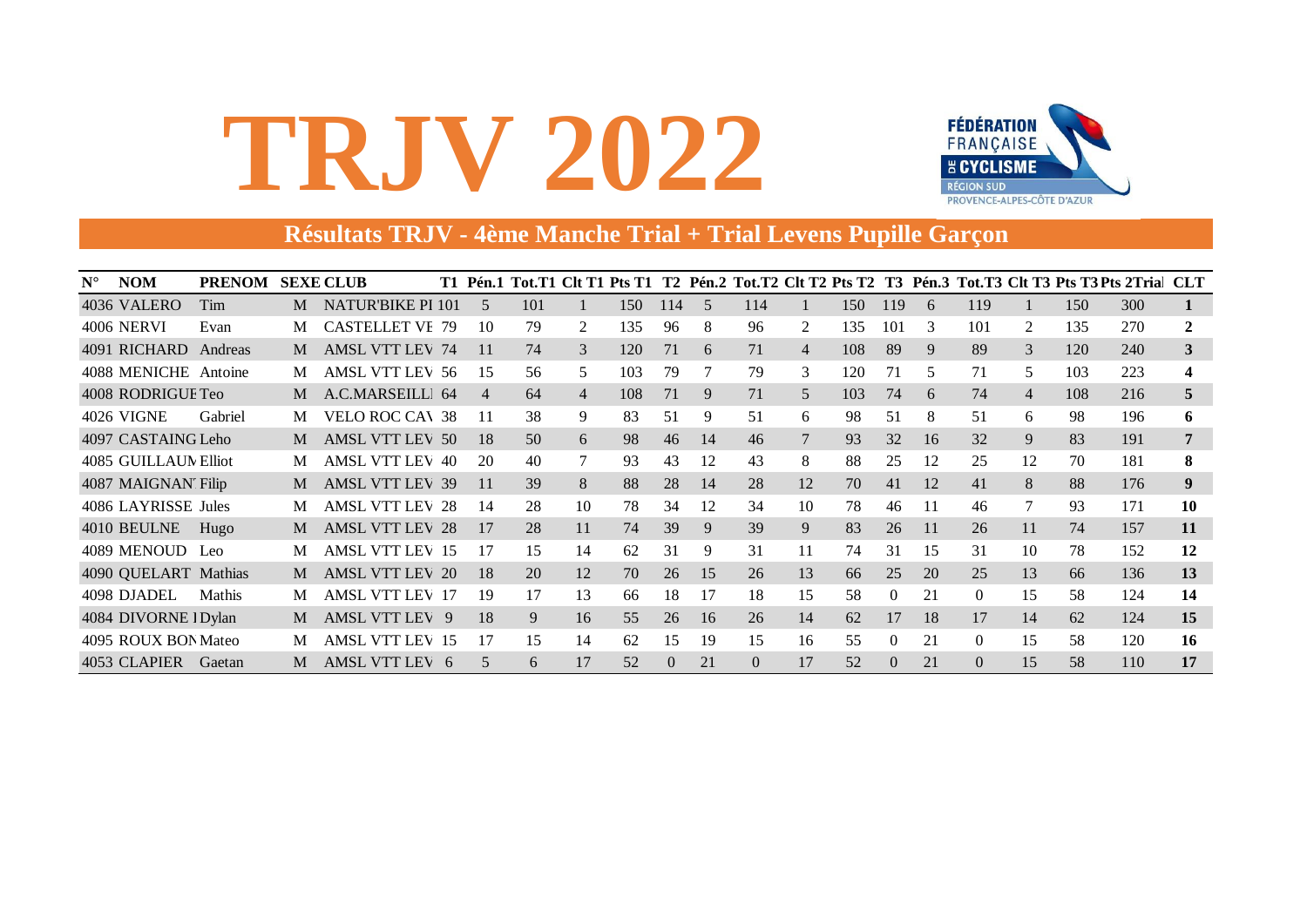

### Résultats TRJV - 4ème Manche Trial + Trial Levens Benjamin

| $N^{\circ}$ | <b>NOM</b>              | PRENOM SEXE CLUB |   |                         |                       |          |                |          |            |    |          |            |     |                  |                |          |                |          | T1 Pén.1 Tot.T1 Clt T1 Pts T1 T2 Pén.2 Tot.T2 Clt T2 Pts T2 T3 Pén.3 Tot.T3 Clt T3 Pts T3 Pts 2Tria CLT |    |
|-------------|-------------------------|------------------|---|-------------------------|-----------------------|----------|----------------|----------|------------|----|----------|------------|-----|------------------|----------------|----------|----------------|----------|---------------------------------------------------------------------------------------------------------|----|
|             | 3095 BARBAROUMael       |                  | M | V.T.T. RANDO (121)      |                       | 121      |                | 150      | 124        | 3  | 124      |            | 150 | 96               | 6              | 96       | $\overline{4}$ | 108      | 300                                                                                                     |    |
|             | 3010 KERNAUL Eliott     |                  | M | <b>CA PEYMEINAI 96</b>  | 6                     | 96       | 3              | 120      | 109        | 2  | 109      | 2          | 135 | 119              | 5              | 119      |                | 150      | 285                                                                                                     |    |
|             | 3008 HAMON              | Jeremy           | M | <b>CA PEYMEINAI 101</b> | $\mathcal{E}$         | 101      | 2              | 135      | 86         | 2  | 86       | 5          | 103 | 109              | $\overline{0}$ | 109      | 2              | 135      | 270                                                                                                     | 3  |
|             | 3029 BIANCIOT Timeo     |                  | M | <b>VELO ROC CAV 91</b>  | 3                     | 91       | 4              | 108      | 99         | 6  | 99       | 4          | 108 | 102              |                | 102      | 3              | 120      | 228                                                                                                     |    |
|             | 3002 CLUNNIE I Benjamin |                  | M | <b>CA PEYMEINAl 91</b>  | 3                     | 91       | $\overline{4}$ | 108      | 101        | 9  | 101      | 3          | 120 | 94               | 7              | 94       | 5              | 103      | 228                                                                                                     | 5  |
|             | 3037 ABSALON Tom        |                  | M | <b>AMSL FREJUS \ 53</b> | -11                   | 53       | 11             | 74       | 86         | 5  | 86       | 6          | 98  | 94               |                | 94       | 5              | 103      | 201                                                                                                     | 6  |
|             | <b>3028 VIGNE</b>       | <b>Mathis</b>    | M | <b>VELO ROC CAV 81</b>  | 11                    | 81       | 6              | 98       | 71         | 12 | 71       | 8          | 88  | 81               | 5              | 81       | 7              | 93       | 191                                                                                                     | 7  |
|             | 3009 JAMAIS             | Justin           | M | PAS DE JAMBE 61         | 13                    | 61       | 10             | 78       | 84         | 3  | 84       |            | 93  | 76               | 13             | 76       | 9              | 83       | 176                                                                                                     | 8  |
|             | 3003 COSTE              | Mateo            | M | V.T.T. RANDO (79        | $\mathcal{D}_{\cdot}$ | 79       |                | 93       | 69         | 9  | 69       | 9          | 83  | 56               | 11             | 56       | 12             | 70       | 176                                                                                                     | 9  |
|             | 3020 DANIEL             | Arsene           | M | A.C. BEAUMES 69         | 8                     | 69       | 8              | 88       | 61         | 13 | 61       | 11         | 74  | 79               | 3              | 79       | 8              | 88       | 176                                                                                                     | 10 |
|             | 3022 GUEDON             | Maxime           | M | A.C. BEAUMES 66         | 9                     | 66       | 9              | 83       | 66         | 14 | 66       | 10         | 78  | 74               |                | 74       | 10             | 78       | 161                                                                                                     | 11 |
|             | 3089 BOVIS              | Martin           | M | <b>AMSL VTT LEV 14</b>  | 14                    | 14       | 16             | 55       | 33         | 10 | 33       | 12         | 70  | 61               | 9              | 61       | 11             | 74       | 144                                                                                                     | 12 |
|             | 3084 PADINEAN Cristiano |                  | M | <b>AMSL VTT LEV 31</b>  | 18                    | 31       | 12             | 70       | 33         | 20 | 33       | 13         | 66  | 33               | 20             | 33       | 13             | 66       | 136                                                                                                     | 13 |
|             | 3006 GOUIN              | Alexandre        | M | <b>CASTELLET VE 25</b>  | 14                    | 25       | 13             | 66       | 22         | 10 | 22       | 14         | 62  | 15               | 14             | 15       | 15             | 58       | 128                                                                                                     | 14 |
|             | 3082 ARGIOLAS Leo       |                  | M | <b>AMSL VTT LEV 15</b>  | 17                    | 15       | 15             | .58      | 20         | 16 | 20       | 15         | 58  | 23               | 12             | 23       | 14             | 62       | 120                                                                                                     | 15 |
|             | 3091 MARCHAN Lucas      |                  | M | <b>AMSL VTT LEV 20</b>  | 14                    | 20       | 14             | 62       | 0          | 21 | $\Omega$ | 18         | 49  | $\Omega$         | 21             | 0        | 17             | 52       | 114                                                                                                     | 16 |
|             | 3092 MONGET             | Lucas            | M | AMSL VTT LEV 6          | 10                    | 6        | 17             | 52       | 14         | 18 | 14       | 16         | 55  | $\left( \right)$ | 21             | $\Omega$ | 17             | 52       | 107                                                                                                     | 17 |
|             | 3085 LAYRISSE Malo      |                  | M | <b>AMSL VTT LEVDNS</b>  | -21                   | $\Omega$ | <b>DNS</b>     | $\Omega$ | <b>DNS</b> | 21 | $\Omega$ | <b>DNS</b> | 0.  | <b>DNS</b>       | 21             | 0        | <b>DNS</b>     | $\Omega$ | $\theta$                                                                                                | 18 |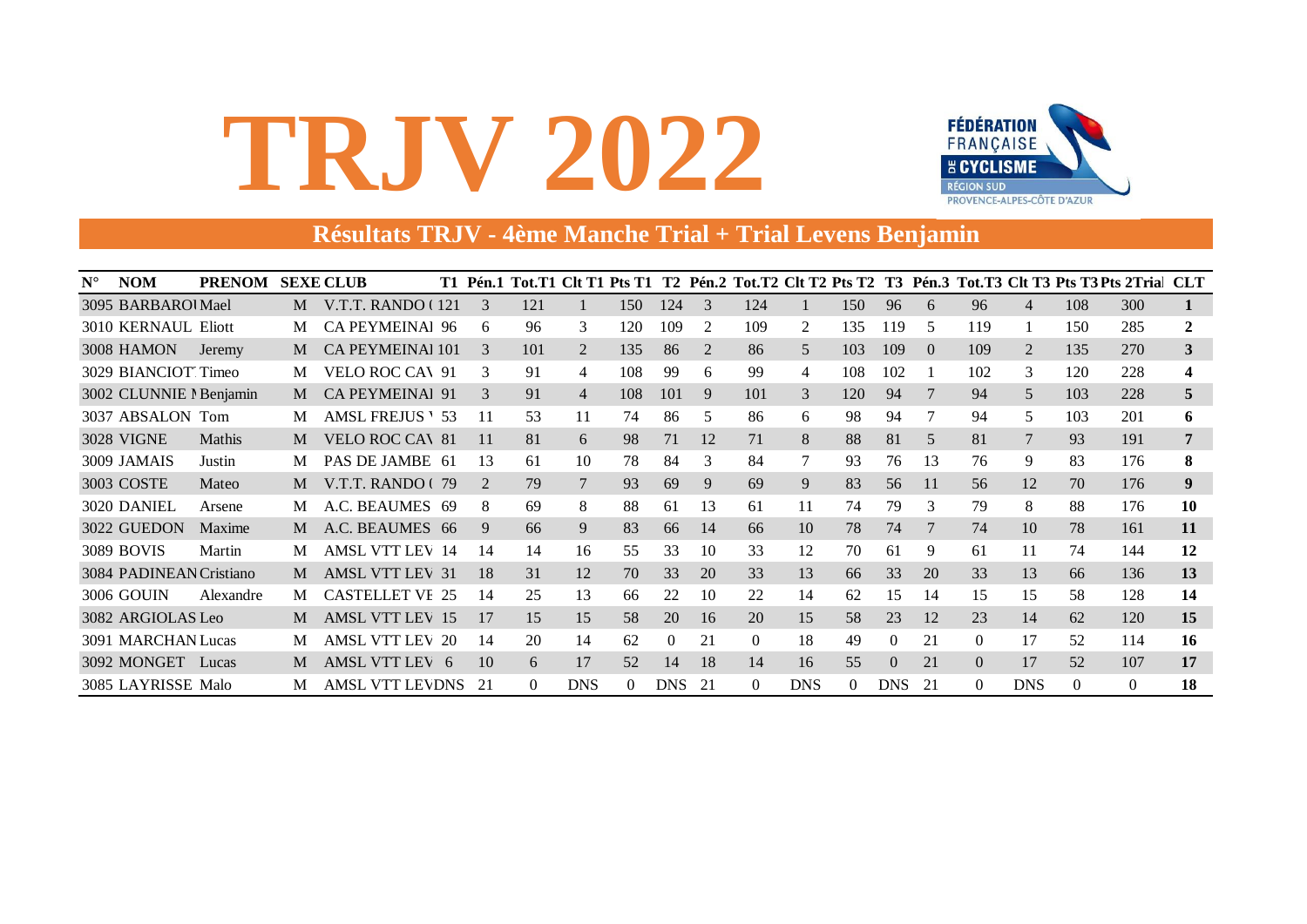

#### **Résultats TRJV - 4ème Manche Trial + Trial Levens Benjamine**

| <b>NOM</b><br>$N^{\circ}$ | <b>PRENOM SEXE CLUB</b> |                       |     |     |     |      |             |     |        |     |  |  | .   Pén.1  Tot.T1  Clt T1  Pts T1   T2   Pén.2  Tot.T2  Clt T2  Pts T2   T3   Pén.3  Tot.T3  Clt T3  Pts T3 Pts 2Trial   CLT |  |
|---------------------------|-------------------------|-----------------------|-----|-----|-----|------|-------------|-----|--------|-----|--|--|------------------------------------------------------------------------------------------------------------------------------|--|
| 3005 ETHEVE               | Justine                 | MARSEILLE VT 36 13 36 |     |     | 135 | - 61 | $\sqrt{16}$ | -61 | 150 54 |     |  |  | 300                                                                                                                          |  |
| 3023 I<br>LAPRIF          | Emma                    | M.LC PLAN DE 44       | -16 | -44 | 150 | 43   |             |     | 135    | -48 |  |  | 285                                                                                                                          |  |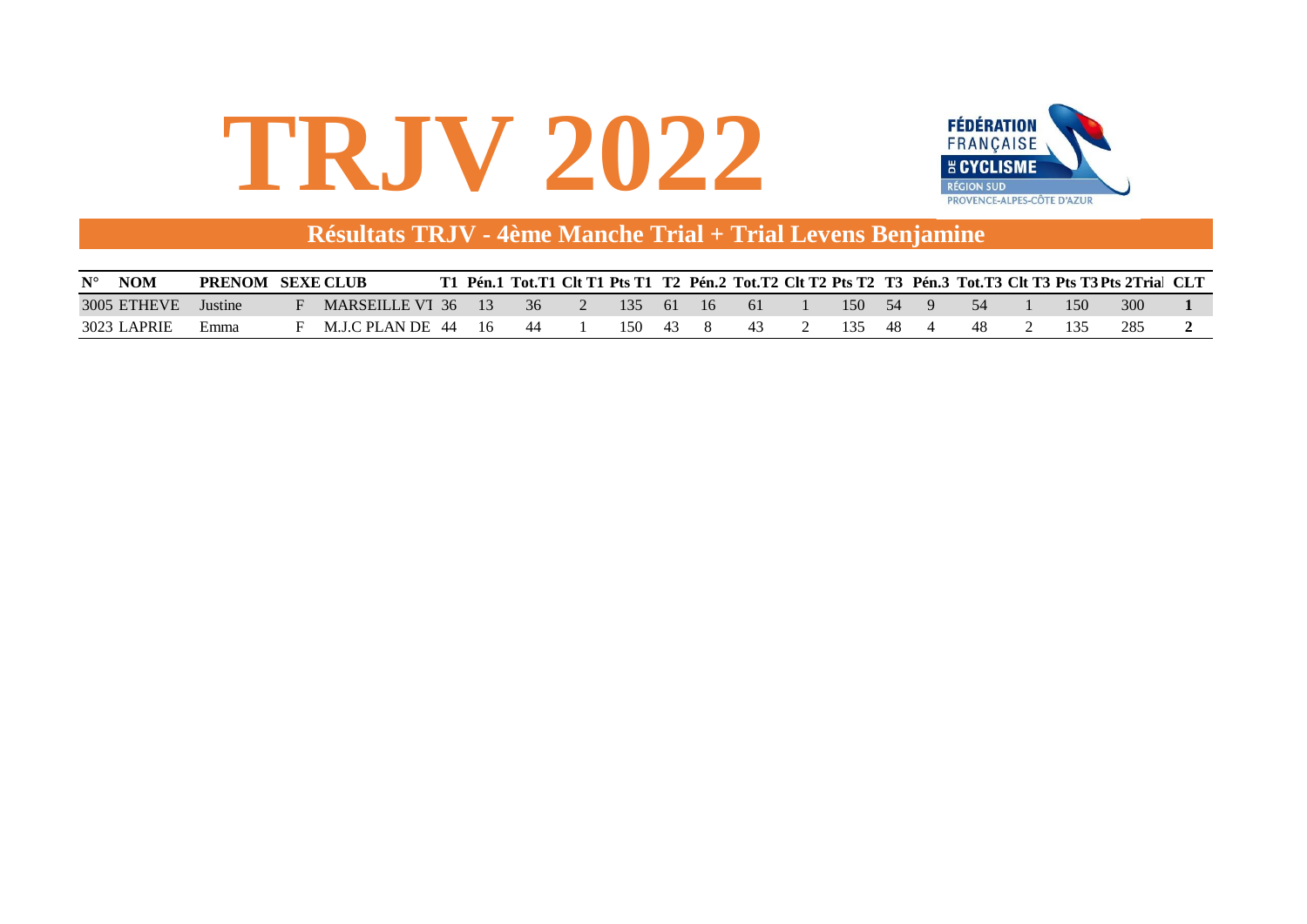

### **Résultats TRJV - 4ème Manche Trial + Trial Levens Minime Garçon**

| $N^{\circ}$ | <b>NOM</b>            | <b>PRENOM</b> |   | <b>SEXE CLUB</b>        |               |     |                |     |     |                |     |        |     |     |                |     |                 |     | T1 Pén.1 Tot.T1 Clt T1 Pts T1 T2 Pén.2 Tot.T2 Clt T2 Pts T2 T3 Pén.3 Tot.T3 Clt T3 Pts T3 Pts 2Tria CLT |    |
|-------------|-----------------------|---------------|---|-------------------------|---------------|-----|----------------|-----|-----|----------------|-----|--------|-----|-----|----------------|-----|-----------------|-----|---------------------------------------------------------------------------------------------------------|----|
|             | 2001 ASSELIN D Zian   |               | M | <b>PASSION VTT \106</b> | -5            | 106 | $\overline{4}$ | 108 | 124 | $\Omega$       | 124 |        | 150 | 124 | $\Omega$       | 124 |                 | 150 | 300                                                                                                     |    |
|             | 2008 FILIPPI          | <b>Noa</b>    | M | <b>GORDES VELO 119</b>  | $\theta$      | 119 |                | 150 | 124 | $\Omega$       | 124 |        | 150 | 106 | 5              | 106 | 4               | 108 | 300                                                                                                     |    |
|             | 2010 KITTEN           | Adrien        | M | PAS DE JAMBE 109        | $\Omega$      | 109 | 3              | 120 | 119 |                | 119 | 3      | 120 | 124 | 2              | 124 | $\overline{2}$  | 135 | 255                                                                                                     | 3  |
|             | 2009 GHIBAUD CMathieu |               | M | CA PEYMEINAI 119        | $\mathcal{R}$ | 119 | 2              | 135 | 119 | 2              | 119 | 4      | 108 | 96  | 6              | 96  | 7               | 93  | 243                                                                                                     |    |
|             | 2004 BAYLE            | Malo          | M | PAS DE JAMBE 99         |               | 99  | 5              | 103 | 114 | $\overline{4}$ | 114 | 5      | 103 | 114 | $\overline{4}$ | 114 | 3               | 120 | 223                                                                                                     | C. |
|             | 2003 BATAIL           | Jules         | M | V.T.T. RANDO (79        | 9             | 79  | 6              | 98  | 94  | 5.             | 94  | 8      | 88  | 99  | 5              | 99  | 5               | 103 | 201                                                                                                     | 6  |
|             | 2002 BATAIL           | <b>Thomas</b> | M | V.T.T. RANDO $(69$      | 9             | 69  | 8              | 88  | 99  | $\overline{4}$ | 99  | $\tau$ | 93  | 99  |                | 99  | 6               | 98  | 191                                                                                                     |    |
|             | 2092 DELMANN Celian   |               | M | <b>AMSL VTT LEV 71</b>  |               | 71  |                | 93  | 109 | 4              | 109 | 6      | 98  | 86  | 6              | 86  | 8               | 88  | 191                                                                                                     | 8  |
|             | 2093 EL HADDI (Nael   |               | M | <b>AMSL VTT LEV 66</b>  | 8             | 66  | 9              | 83  | 79  | 9              | 79  | 9      | 83  | 84  | 8              | 84  | 9               | 83  | 166                                                                                                     | 9  |
|             | 2033 GRIFFON          | Neel          | M | <b>PASSION VTT \ 56</b> | 11            | 56  | 10             | 78  | 53  | 15             | 53  | 12     | 70  | 56  |                | 56  | 11              | 74  | 152                                                                                                     | 10 |
|             | 2011 RICHARD Valentin |               | M | <b>AMSL VTT LEV 54</b>  | 11            | 54  | 11             | 74  | 46  | 14             | 46  | 14     | 62  | 59  | 8              | 59  | 10 <sup>1</sup> | 78  | 152                                                                                                     | 11 |
|             | 2018 PLOYON           | Noah          | M | M.J.C PLAN DE 26        |               | 26  | 15             | 58  | 59  | 6              | 59  | 10     | 78  | 54  | 6              | 54  | 12              | 70  | 148                                                                                                     | 12 |
|             | 2076 CROMMEL Matys    |               | M | <b>CA PEYMEINAL 33</b>  | 17            | 33  | 14             | 62  | 56  | 8              | 56  | 11     | 74  | 43  | 13             | 43  | 16              | 55  | 136                                                                                                     | 13 |
|             | 2056 HABRACHI Adrien  |               | M | <b>VELO ROC CAV 41</b>  | 10            | 41  | 13             | 66  | 51  | 11             | 51  | 13     | 66  | 51  | 14             | 51  | 13              | 66  | 132                                                                                                     | 14 |
|             | 2012 RODRIGUE Lucas   |               | M | A.C.MARSEILLI 43        | 16            | 43  | 12             | 70  | 43  | 13             | 43  | 15     | 58  | 46  | 12             | 46  | 15              | 58  | 128                                                                                                     | 15 |
|             | 2099 BORDONA Hugo     |               | M | AMSL VTT LEV 21         | 9             | 21  | 16             | 55  | 41  |                | 41  | 16     | 55  | 49  | 8              | 49  | 14              | 62  | 117                                                                                                     | 16 |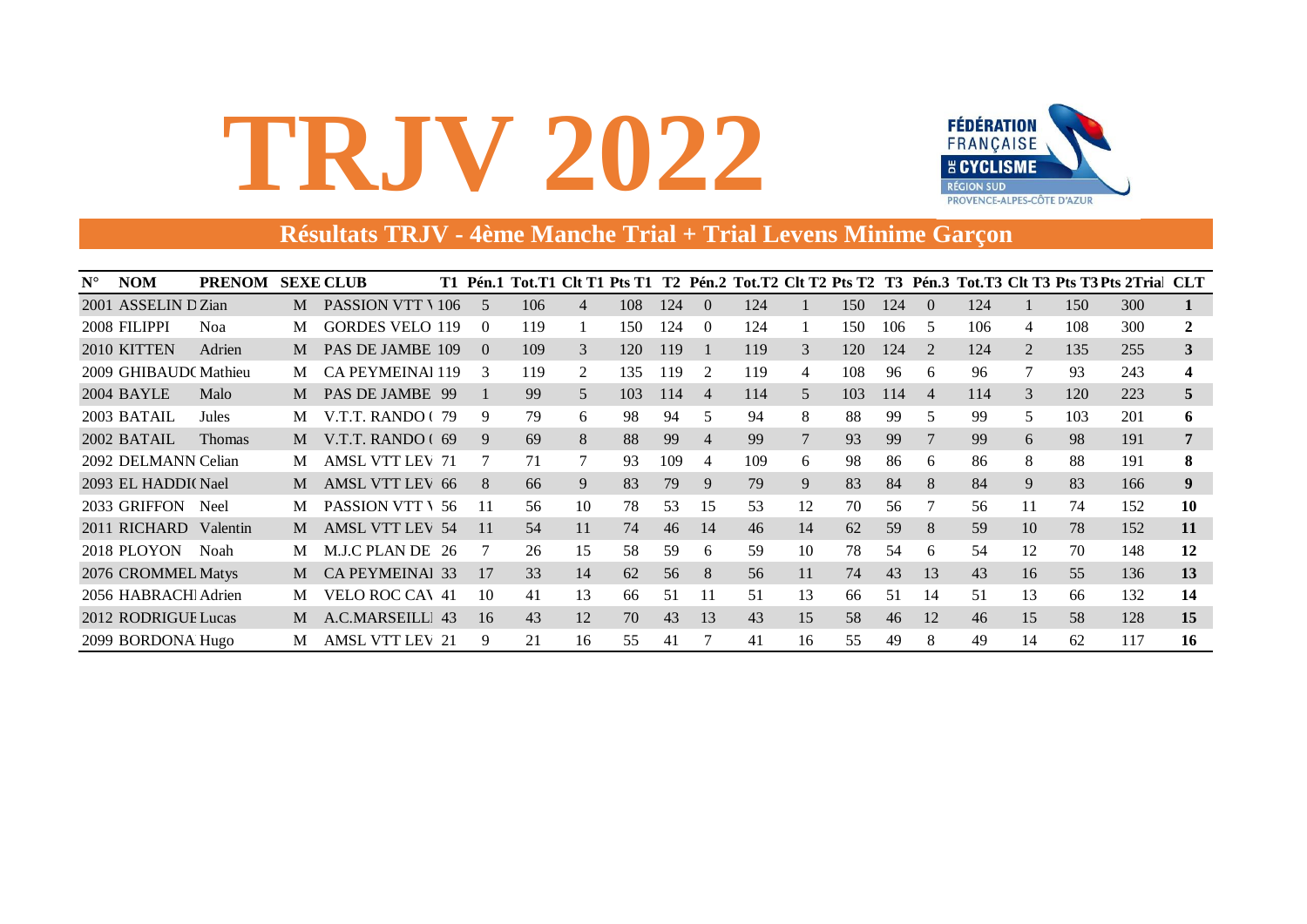

#### **Résultats TRJV - 4ème Manche Trial + Trial Levens Minime Fille**

| <b>NOM</b><br>$N^{\circ}$ | <b>PRENOM SEXE CLUB</b> |                 |    |     |     |      |    |     |     |     |  | Pén.1 Tot.T1 Clt T1 Pts T1 T2 Pén.2 Tot.T2 Clt T2 Pts T2 T3 Pén.3 Tot.T3 Clt T3 Pts T3 Pts 2Trial CLT |  |
|---------------------------|-------------------------|-----------------|----|-----|-----|------|----|-----|-----|-----|--|-------------------------------------------------------------------------------------------------------|--|
| 2024 REVOL                | .ise                    | GORDES VELO 109 |    | 109 | 150 | - 74 | 74 | -35 | -84 | -84 |  | 300                                                                                                   |  |
| 2007 CHAUMET Ava          |                         | CA PEYMEINAI 94 | 10 | 94  |     | -99  |    | 15O | 26  | 26  |  | 285                                                                                                   |  |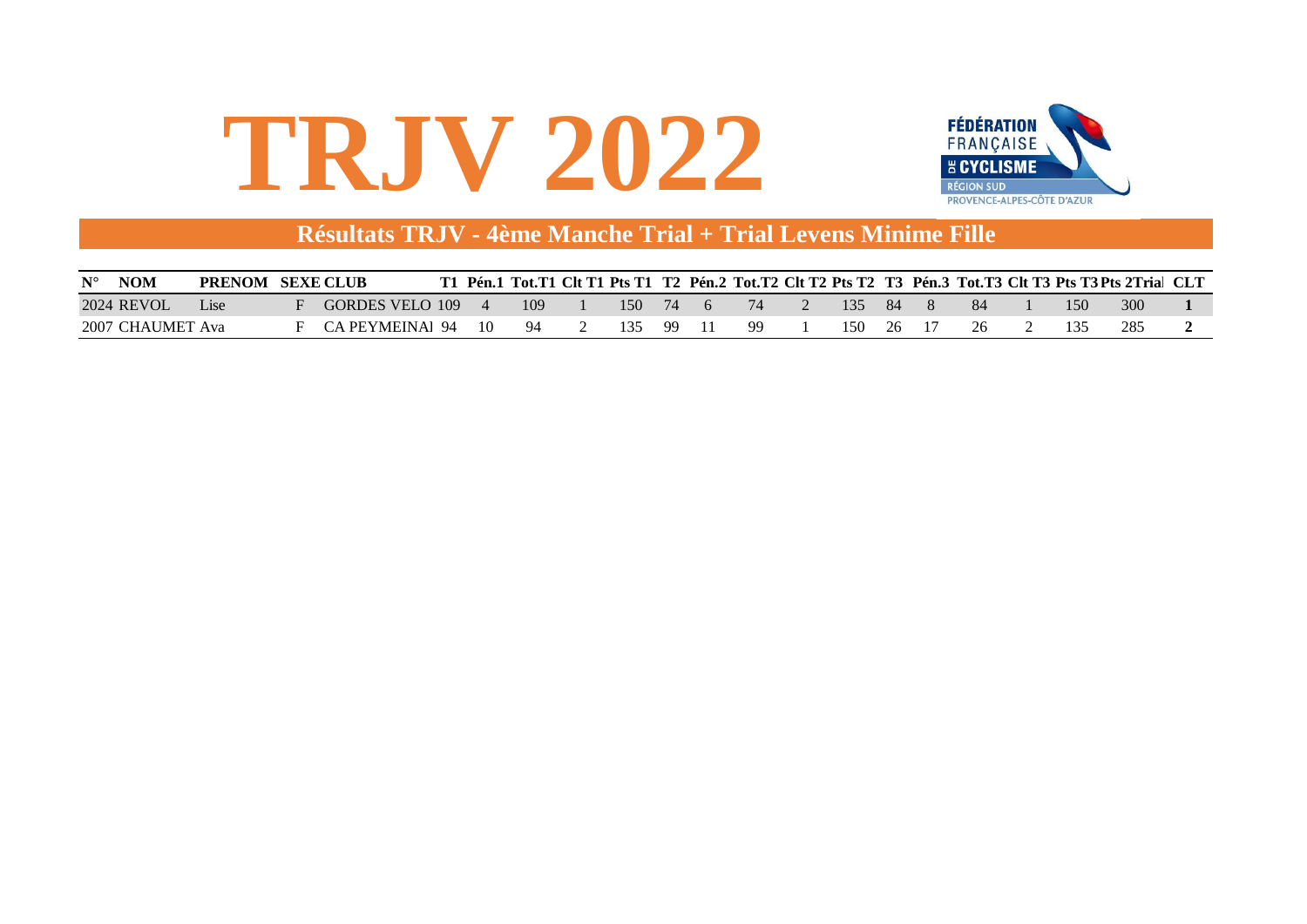

#### Résultats TRJV - 4ème Manche Trial + Trial Levens Cadet

| $N^{\circ}$ | <b>NOM</b>           | <b>PRENOM</b> |   | <b>SEXE CLUB</b>        |     |                  |          |            |     |     |    |          |                |          |       |          |          |            |                | T1 Pén.1 Tot.T1 Clt T1 Pts T1 T2 Pén.2 Tot.T2 Clt T2 Pts T2 T3 Pén.3 Tot.T3 Clt T3 Pts T3 Pts 2Tria CLT |    |
|-------------|----------------------|---------------|---|-------------------------|-----|------------------|----------|------------|-----|-----|----|----------|----------------|----------|-------|----------|----------|------------|----------------|---------------------------------------------------------------------------------------------------------|----|
|             | <b>1022 TESTE</b>    | Lucas         | M | VELO ROC CAN 121        |     | $\left( \right)$ | 121      |            | 150 | 111 | 5  | 111      | 2              | 135      | 124   | $\Omega$ | 124      |            | 150            | 300                                                                                                     |    |
|             | 1002 LE GALL         | Evans         | M | <b>MARSEILLE VT 89</b>  |     | 9                | 89       | 4          | 108 | 119 |    | 119      |                | 150      | 111   | 6        | 111      |            | 135            | 285                                                                                                     |    |
|             | 1010 HAMPIAU Xillian |               | M | <b>MARSEILLE VT 114</b> |     | $\mathcal{R}$    | 114      |            | 135 | 111 |    | 111      | 3              | 120      | 106   |          | 106      | 3          | 120            | 255                                                                                                     |    |
|             | 1008 SUMMO           | Hugo          | M | CA PEYMEINAI 101        |     |                  | 101      | 3          | 120 | 83  | 8  | 83       |                | 93       | 104   | 5        | 104      | 4          | 108            | 228                                                                                                     |    |
|             | 1005 SANCHES Mathieu |               | M | MARSEILLE VT 66         |     | 12               | 66       | 6          | 98  | 101 | 6  | 101      | $\overline{4}$ | 108      | 81    | 16       | 81       |            | 93             | 206                                                                                                     |    |
|             | 1011 PRINDERR Julien |               | M | MARSEILLE VT 66         |     | -16              | 66       |            | 93  | 93  | 10 | 93       | 5.             | 103      | 96    | 14       | 96       | 5          | 103            | 206                                                                                                     | 6  |
|             | 1006 SAVASTAN Louca  |               | M | <b>GARDANNE VE 86</b>   |     | 13               | 86       | 5          | 103 | 93  | 13 | 93       | 6              | 98       | 93    | 11       | 93       | 6          | 98             | 201                                                                                                     |    |
|             | 1009 FOGLIO          | Axel          | M | <b>MARSEILLE VT 58</b>  |     | -13              | 58       | 8          | 88  | 69  | 10 | -69      | 8              | 88       | 61    | 14       | 61       | 9          | 83             | 176                                                                                                     | 8  |
|             | 1024 BEDROSSL Justin |               | M | <b>PASSION VTT V</b>    | -46 | 15               | 46       | 9          | 83  | 53  | 15 | 53       | 9              | 83       | 68    | 14       | 68       | 8          | 88             | 171                                                                                                     | 9  |
|             | 1015 DUVALET Quantin |               | M | <b>AOTL CYCLISM</b>     | 30  | -15              | 30       | 10         | 78  | 26  |    | 26       | 10             | 78       | 59    | 6        | 59       | 10         | 78             | 156                                                                                                     | 10 |
|             | <b>1007 SCHUT</b>    | Robbe         | M | V.C.LA POMMEDNS 21      |     |                  | $\Omega$ | <b>DNS</b> |     | DNS | 21 | $\Omega$ | <b>DNS</b>     | $\Omega$ | DNS . | 21       | $\Omega$ | <b>DNS</b> | $\overline{0}$ | $\theta$                                                                                                | 11 |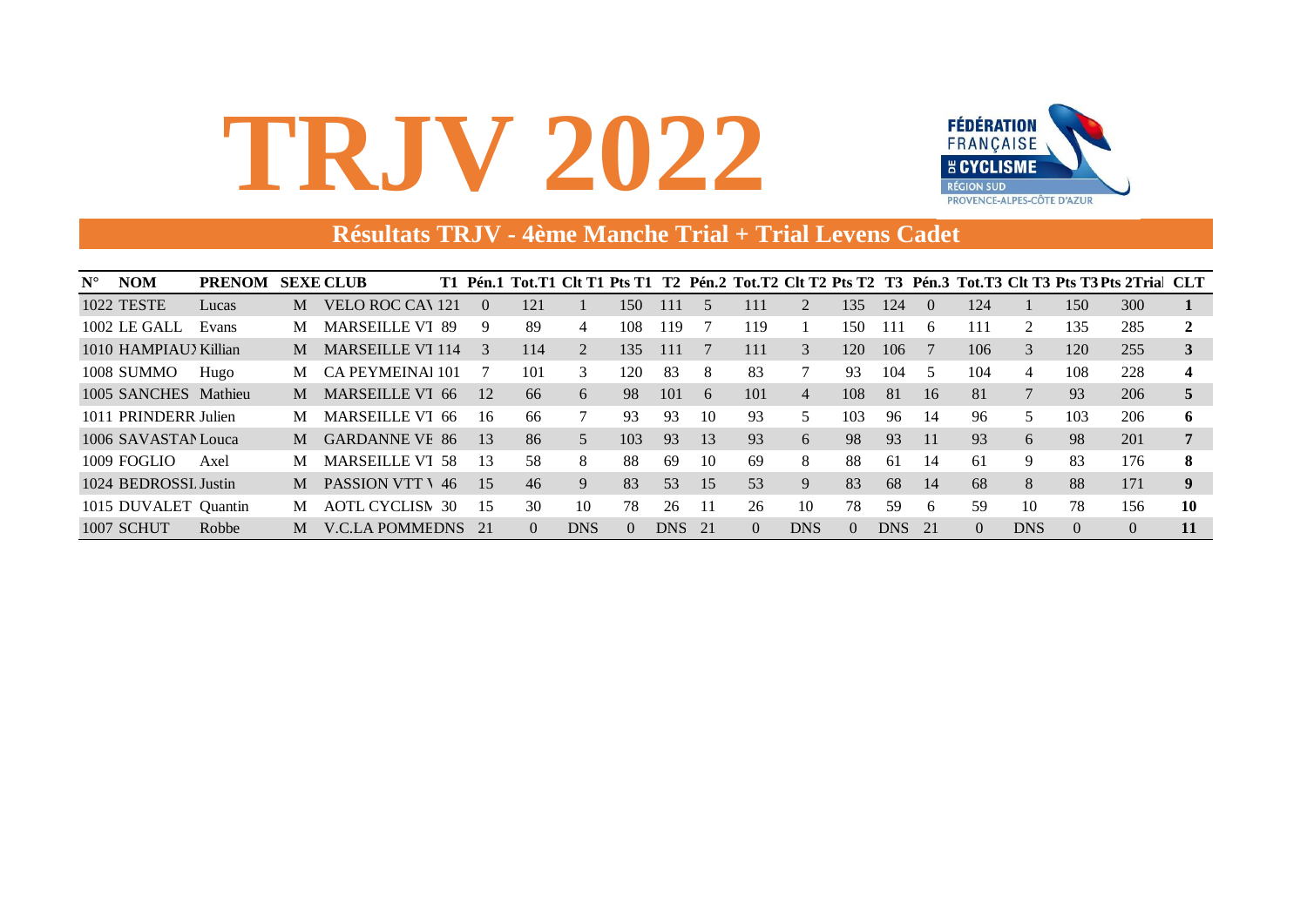

#### Résultats TRJV - 4ème Manche Trial + Trial Levens Cadette

| <b>NOM</b><br>$N^{\circ}$ | <b>PRENOM</b> | <b>SEXE CLUB</b>        |  |     |       |     |    |     |      |       |             |     |     | Pén.1 Tot.T1 Clt T1 Pts T1 T2 Pén.2 Tot.T2 Clt T2 Pts T2 T3 Pén.3 Tot.T3 Clt T3 Pts T3 Pts 2Tria CLT |  |
|---------------------------|---------------|-------------------------|--|-----|-------|-----|----|-----|------|-------|-------------|-----|-----|------------------------------------------------------------------------------------------------------|--|
| $1202$ PORTA              | Elise         | <b>PASSION VTT \ 74</b> |  |     | 150   | -89 |    | 89  | 15O  | -69   |             | -69 | 150 | 300                                                                                                  |  |
| 1201 ARMAND               | ` ilou-       | PAS DE JAMBE 64         |  | -64 | -135- | -69 | 9  | -69 | 135  | -64   | X.          | -64 |     | 270                                                                                                  |  |
| 1204 TRUNTSCF Romane      |               | VTT CLUB DE C 15        |  | 15  | 120   | 23  | 14 | 23  | 120- | $-36$ | $\sqrt{10}$ | 36  |     | 240                                                                                                  |  |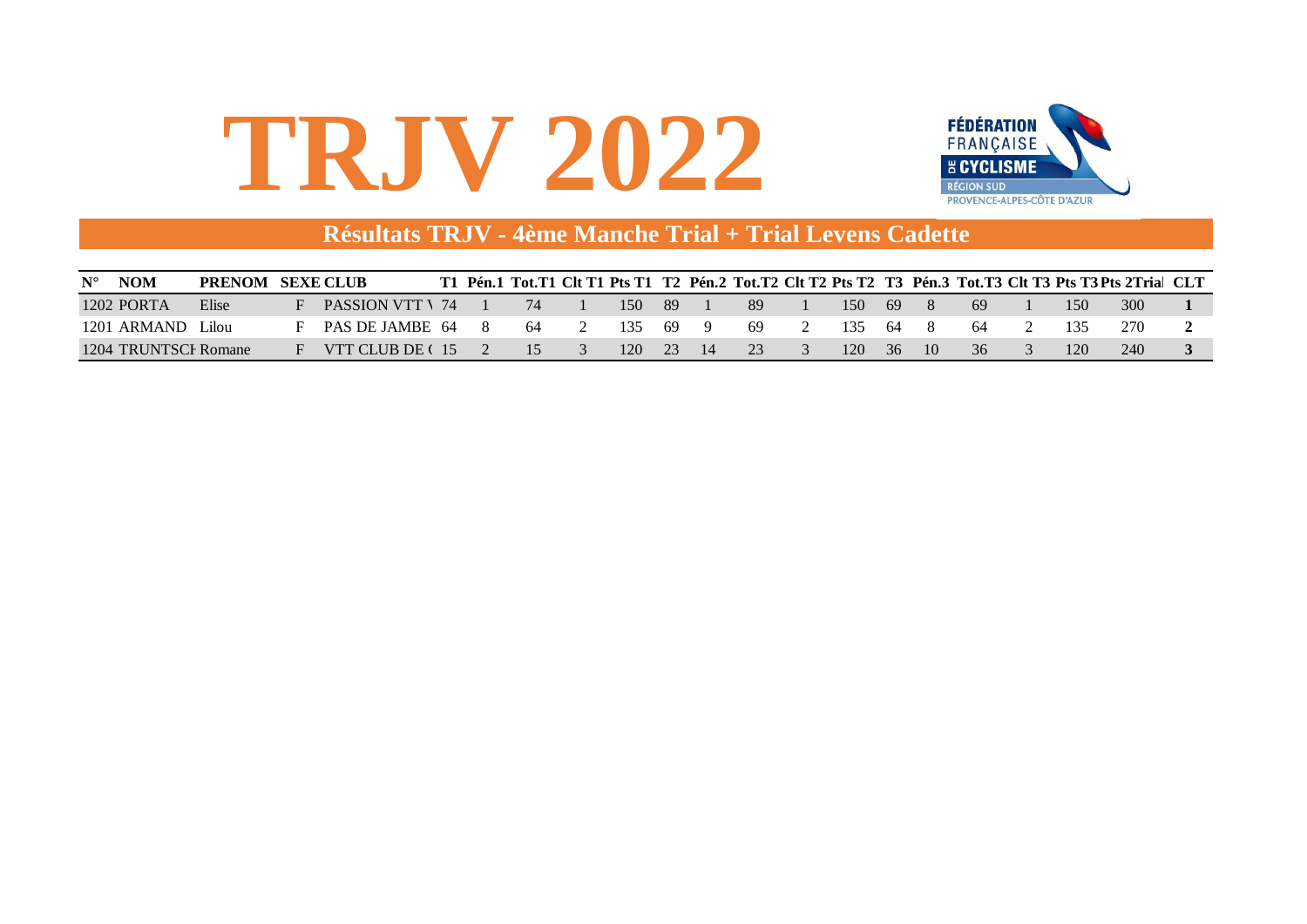

#### **Résultats TRJV - 4ème Manche Trial + Trial Levens Poussin**

| $N^{\circ}$ | <b>NOM</b>           | <b>PRENOM</b> |   | <b>SEXE CLUB</b>       | T1  |                | Pén.1 Tot.T1 Clt T1 Pts T1 |                |     |    |          |    |    |     |          |    |          |                |     | T2 Pén.2 Tot.T2 Clt T2 Pts T2 T3 Pén.3 Tot.T3 Clt T3 Pts T3 Pts 2Trial CLT |    |
|-------------|----------------------|---------------|---|------------------------|-----|----------------|----------------------------|----------------|-----|----|----------|----|----|-----|----------|----|----------|----------------|-----|----------------------------------------------------------------------------|----|
|             | 5061 BOVIS           | Arthur        | M | <b>AMSL VTT LEV 48</b> |     |                | 48                         |                | 150 | 45 |          | 45 |    | 135 | 46       | 8  | 46       | 4              | 108 | 285                                                                        |    |
|             | 5001 GOUIN           | Simon         | M | <b>CASTELLET VE 41</b> |     | 12             | 41                         | 3              | 120 | 49 | 8        | 49 |    | 50  | 46       |    | 46       | 3              | 120 | 270                                                                        |    |
|             | 5002 GUILLERM Theo   |               | M | <b>CASTELLET VE 26</b> |     |                | 26                         | 6              | 98  | 39 | $\Omega$ | 39 | 3  | 120 | 54       |    | 54       |                | 150 | 270                                                                        |    |
|             | 5005 MAZZARO Enio    |               | М | <b>CASTELLET VF 46</b> |     |                | 46                         |                | 135 | 39 |          | 39 | 4  | 108 | 54       |    | 54       | $\mathfrak{D}$ | 135 | 270                                                                        |    |
|             | <b>5056 DERLY</b>    | <b>Isaac</b>  | M | US MAULOISE            | -33 |                | 33                         | $\overline{4}$ | 108 | 36 | 15       | 36 | 6  | 98  | 28       | 6  | 28       | 6              | 98  | 206                                                                        |    |
|             | 57 NICOT             | Benjamin      | M | <b>AMSL VTT LEV 31</b> |     | 8              | 31                         |                | 103 | 28 | 15       | 28 | 8  | 88  | -41      | 12 | 41       |                | 103 | 206                                                                        |    |
|             | 5073 DJADEL          | Raphael       | M | <b>AMSL VTT LEV 23</b> |     | 16             | 23                         |                | 93  | 36 | 9        | 36 | 5  | 103 | $\Omega$ | 21 | $\Omega$ | 9              | 83  | 196                                                                        |    |
|             | 5054 DEBACQ          | Raphael       | M | <b>AMSL VTT LEV 17</b> |     | $\mathfrak{D}$ | 17                         | 9              | 83  | 33 | 15       | 33 |    | 93  | 23       | 17 | 23       | 8              | 88  | 181                                                                        | 8  |
|             | 56 FROMAJOT Aujustin |               | M | <b>AMSL VTT LEV 18</b> |     | 8              | 18                         | 8              | 88  | 21 |          | 21 | 9  | 83  | 25       | 16 | 25       |                | 93  | 181                                                                        | 9  |
|             | 5052 AIME DUQ Arthur |               | M | AMSL VTT LEV 14        |     |                | 14                         | 10             | 78  | 20 | 10       | 20 | 10 | 78  | $\theta$ | 21 |          | 9              | 83  | 161                                                                        | 10 |